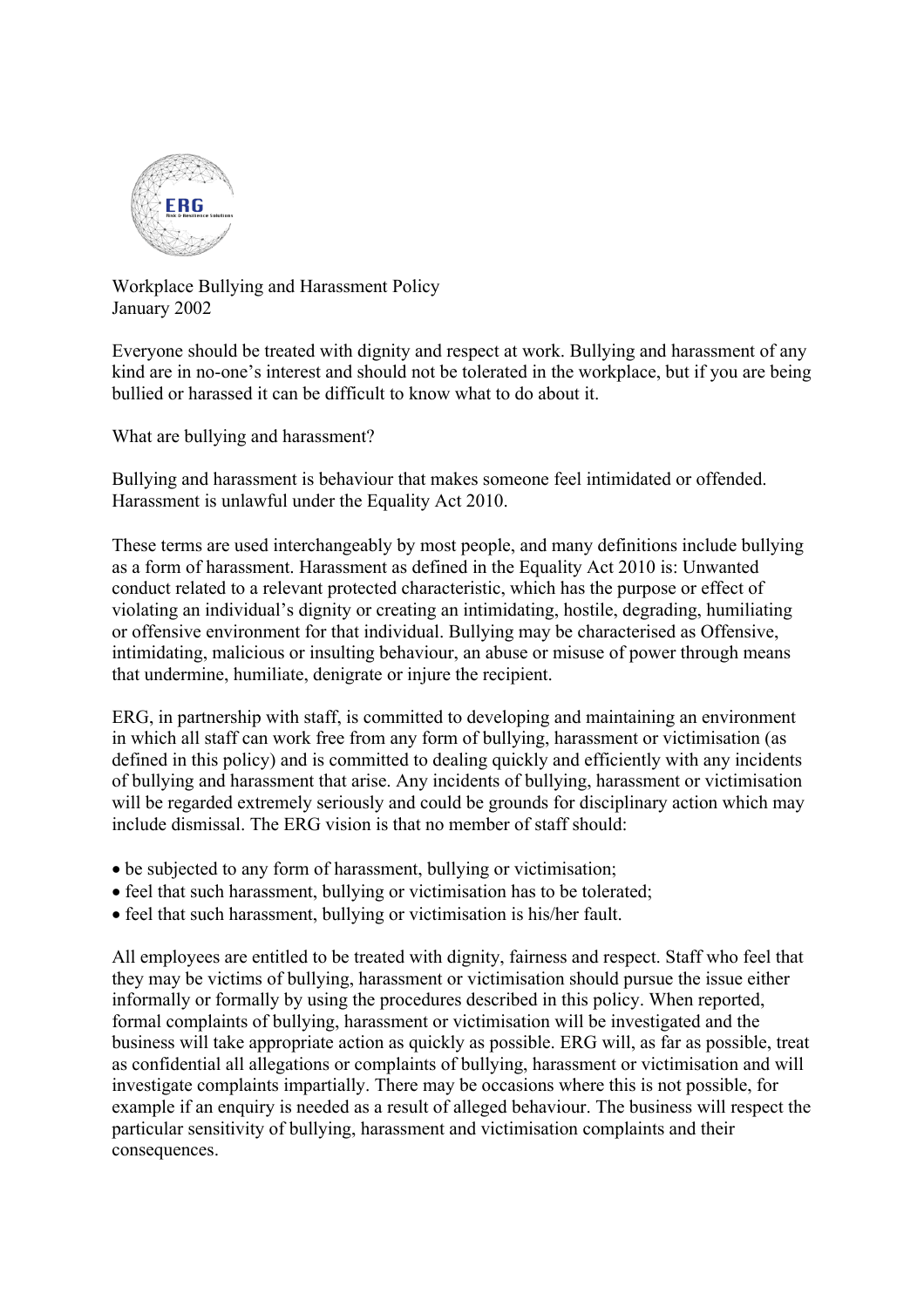## **Definitions**

Harassment, in general terms, is unwanted conduct which has the purpose or effect affecting the dignity of individuals or groups of people. The Equality Act 2010 specifically prohibits three types of harassment. These are:

I. Harassment related to a "relevant protected characteristic".

The seven protected characteristics are listed below with a more detailed definition in appendix

- 2:
- Age
- Disability
- Gender Reassignment
- Race Data Classification
- Religion or Belief
- Sex
- Sexual Orientation.
	- II. Sexual Harassment. Sexual harassment occurs when any such unwanted sexual attention creates an intimidating, hostile or offensive environment for employment, for study or for social life. Sexual harassment involves unwanted sexual attention which emphasises sexual status over that as an individual, colleague or student.

It can be

- physical this could range from suggestive looks to serious sexual assault ,
- verbal this could include belittling or suggestive remarks, compromising invitations, aggressively foul language, unwanted demands for sex/sexual favours
- visual/written this could include displays of sexually suggestive or degrading pictures in the workplace, suggestive, offensive or degrading emails, notes or text messages.

Sexual harassment of women by men is most often reported. However, sexual harassment between members of the same sex or of men by women also occurs.

Less favourable treatment of a worker because they submit to, or reject, sexual harassment or harassment related to sex or gender reassignment. The third type of harassment occurs when a worker is treated less favourably by their employer because they have submitted to, or have rejected unwanted conduct of a sexual nature, or unwanted conduct which is related to sex or to gender reassignment, and the unwanted conduct then results in a violation of their dignity or the creation of an intimidating, hostile, degrading, humiliating or offensive environment.

## Third Party Harassment – Repealed Under the Equality Act 2010

ERG may be liable for harassment of employees by third parties. A third party is anyone who is not the employer or another employee. It refers to those over whom the ERG does not have direct control, such as customers or clients. Following the repeal of Section 40 of the Equality Act 2010, in October 2013, employees who have been harassed by a third party may still be able to bring a claim against their employer in the following ways:

1. If the employer takes no action to prevent harassment by a third party from taking place or continuing, the employee could claim that the employer's failure was 'unwanted conduct'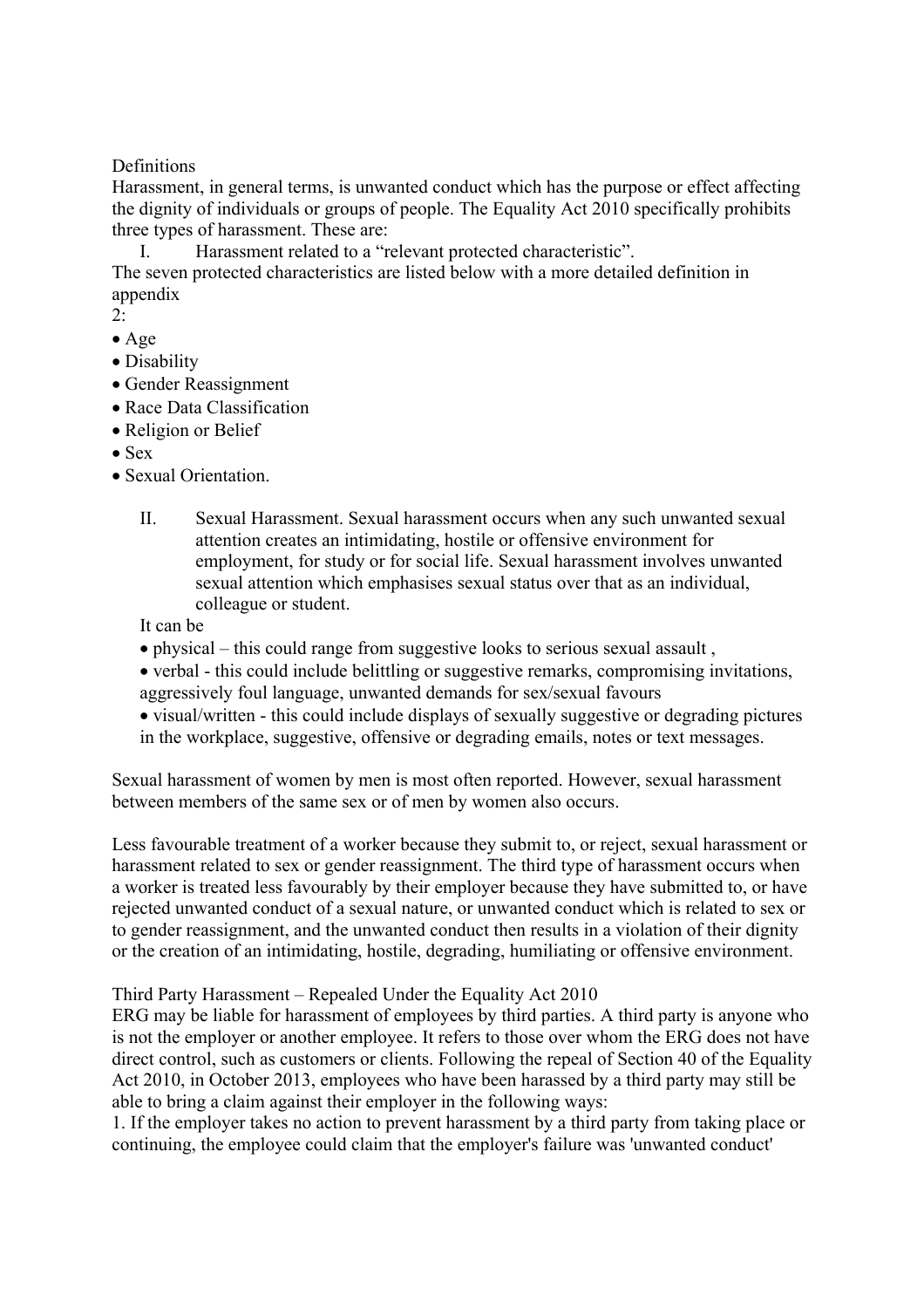which is 'related to' their protected characteristic (i.e. sex, race etc) and therefore a breach of the general anti-harassment provision in the Equality Act (Section 26);

2. An employee could argue that being put in a situation which subjects them to third party harassment constitutes a 'detriment' and direct discrimination under the Equality At 2010 on the grounds that the reason their employer put them in that situation was because of their protected characteristics; and/or

3. The harassment by a third party and the employer's failure to take reasonable steps to prevent it constitutes a fundamental breach of contract which entitles the employee to resign and claim constructive and (subject to having the qualifying period of service) unfair dismissal. Data Classification: Public August 2016 Therefore it would still be advisable to investigate any complaints of third-party harassment by employees and consider whether any action can be taken to prevent the harassment from continuing (e.g. by not requiring the employee to visit/deal a particular client or customer). Bullying may be characterised as "offensive, intimidating, malicious or insulting behaviour, an abuse or misuse of power through means intended to undermine, humiliate, denigrate or injure the recipient."

Bullying behaviour may or may not amount to harassment in equality law, as set out later in this policy. Bullying can cover a wide range of behaviours and need not occur face to face. It may also occur in written communication, electronic mail and on the phone, some examples include:

- non-constructive criticism which is personal rather than related to the person's performance
- public humiliation
- unwanted physical contact
- unwelcome remarks about a person's dress or appearance
- use of offensive language or obscene gestures
- gossip, or making defamatory comments
- the display of obscene or otherwise offensive posters or graffiti
- isolation or non-cooperation and exclusion from social activities
- intrusion by pestering, spying and stalking
- failure to safeguard confidential information
- shouting at staff
- setting impossible deadlines
- persistent criticism
- personal insults.

Bullying or harassment may be by an individual against an individual or it could involve groups of people. It might involve a contractor. It may be obvious or it may be insidious. It may be persistent or may be an isolated incident. Any difficulty in defining what constitutes bullying or harassment should not deter staff from complaining about behaviour which they feel violates their dignity, intimidates, offends, humiliates or degrades them. Nor should anyone be deterred from making a complaint because of embarrassment or fear of intimidation.

Victimisation can be defined as unfavourable treatment of a person because he or she has made a complaint about being discriminated against, harassed or bullied, because he or she intends to make a complaint about discrimination, harassment or bullying, or because he or she has or intends to act as a witness or give evidence in support of another person(s) relating to a complaint about discrimination, harassment or bullying. Differences of attitude or culture and the misinterpretation of social signals can mean that what is perceived as harassment by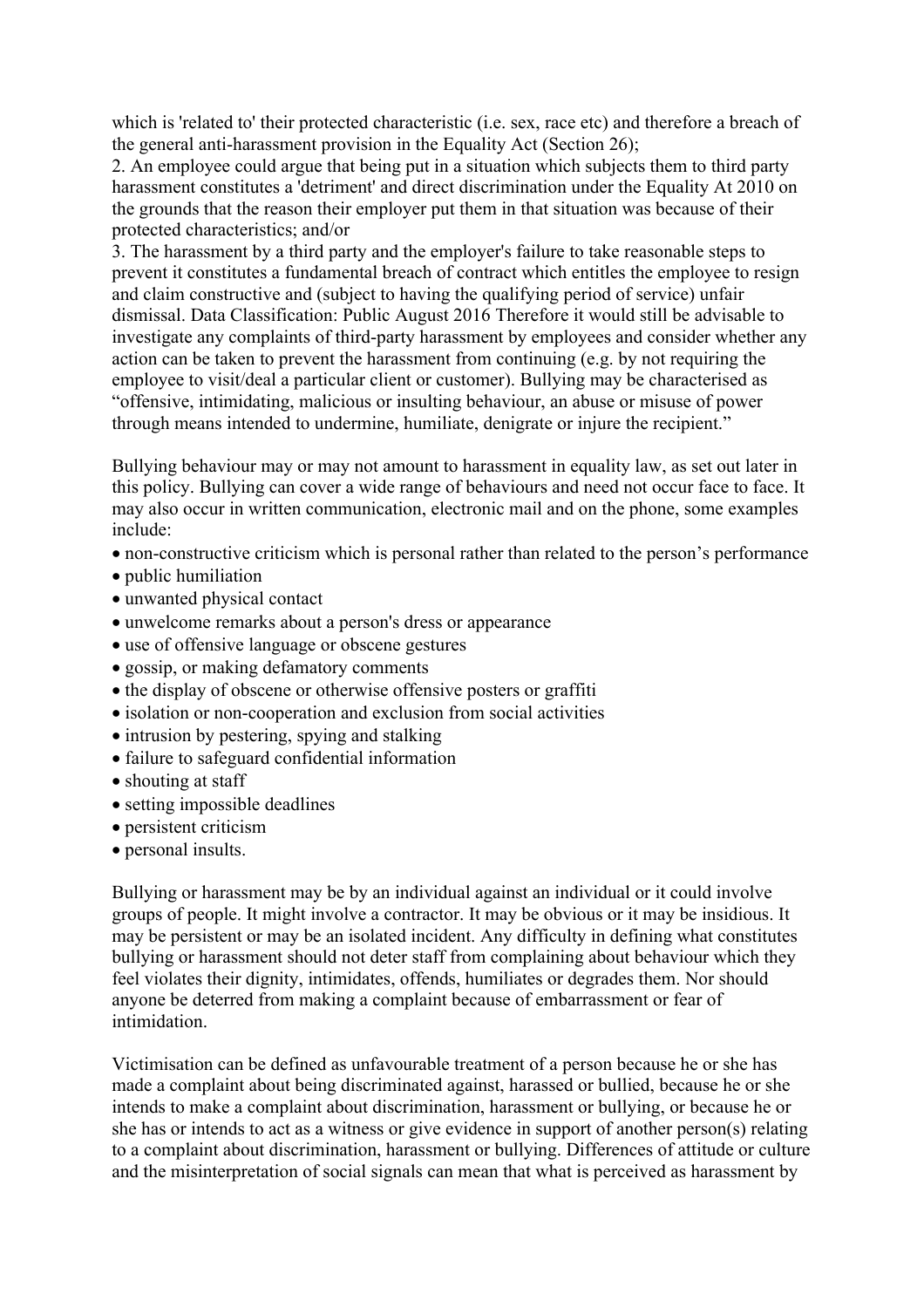one person may not seem so to another. The defining feature, however, is that the behaviour is offensive or intimidating to the recipient or a witness. It is not the intention of the perpetrator that is key in deciding if harassment or bullying has occurred, but whether the behaviour is unacceptable by reasonable normal standards and is unwelcome to the person or people subjected to it or witnessing it. Data Classification: Public August 2016 Harassment Procedures for reporting and dealing with harassment

If you feel that you are being bullied or harassed, as a first step you should try to make it clear to the person causing the offence that such behaviour is unacceptable, unwelcome and should be stopped. This will often be sufficient to end the behaviour which is causing offence, because in some cases the person against whom the complaint is directed might be unaware that their behaviour is inappropriate or their words or actions may inadvertently have caused offence. If this is the case, this needs to clear up speedily. If you need help or advice you can approach any of the following people:

- a trusted friend or sympathetic colleague
- a staff representative
- your supervisor, manager, or director of service
- the Director of HR&OD
- somebody who has been designated as an Anti-Bullying and Harassment Contact and trained in equality issues.

You should keep a copy of any correspondence.

## Formal Complaint

It is very important to note that if:

• for any reason, you feel unable to approach one of the people listed above; or

• for any reason, you feel unable to approach the alleged harasser informally from the outset, or

• after communicating with the alleged harasser, you are not satisfied with the outcome of that approach (including that the harassment has stopped or will now stop); or

• the nature of the harassment is sufficiently serious as to make it inappropriate to deal with informally as a first step; you know that you can take forward your complaints about bullying, harassment or victimisation using the ERG's formal Grievance procedure which will be used to deal with the complaint through the initial and appeal stages. Data Classification: Public August 2016 Ordinance 68, Part II, Schedule III

## Grievance Procedure

However, the possibility that complaints may be made with mischievous or malicious intent or in order to undermine reasonable instructions or changes to working practices by managers or staff with which an individual may disagree, is also recognised by the business and will be treated as a serious disciplinary matter.

## Monitor this Policy

The business has put measures in place to monitor the number of bullying and harassment cases raised at an informal stage with the harassment contacts and formally to enable analysis and review of any patterns that emerge A full Equality Impact Assessment has also been carried out on ERG Policy and will be reviewed regularly.

Review this Policy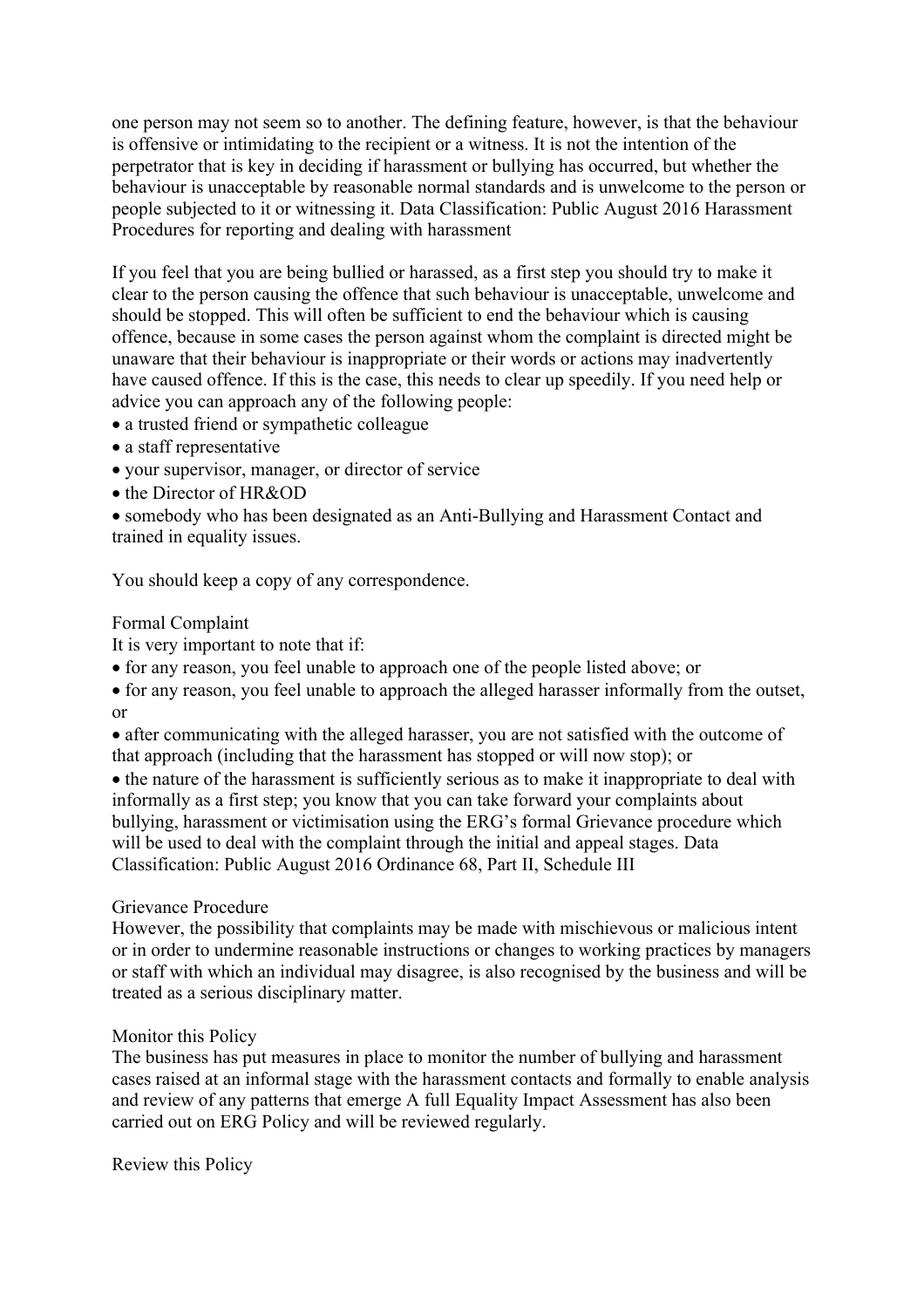This policy will be reviewed every three years or more frequently if required as a result of legislative changes.

## Appendix 1 Bullying and harassment: the legal framework

The Equality Act (2010) consolidates and replaces previous legislation for England, Scotland and Wales prohibiting harassment on the grounds of age, disability, gender reassignment, race, religion and belief, sex and sexual orientation. Pregnancy and maternity and marriage and civil partnership are not protected directly under the harassment provisions. However, harassment related to pregnancy and maternity harassment could amount to harassment related to sex, and harassment related to civil partnership could amount to harassment related to sexual orientation. Bullying is not explicitly defined by law. The Crime and Disorder Act 1998 amended the Criminal Law (Consolidation) (Scotland) Act 1995 and created the criminal offence of "racially aggravated harassment" in Scotland. If someone is found guilty of this offence, it is punishable by a fine and/or imprisonment.

Appendix 2 Definitions of the seven characteristics protected within the Equality Act when related to the act of Harassment

## The Equality Act definition of Age

Age is defined in the Act by reference to a person's age group. In relation to age, when the Act refers to people who share a protected characteristic, it means that they are in the same age group. An age group can mean people of the same age or people of a range of ages. Age groups can be wide (for example, "people under 50"; "under 18's"). They can also be quite narrow Data Classification: Public August 2016 (for example, "people in their mid-40s"; "people born in 1952"). Age groups may also be relative (for example "older than me" or "older than us"). The meaning of certain age-related terms may differ according to the context. For example, whether someone is seen as 'youthful' can depend on their role: compare a youthful bartender with a youthful CEO. Age groups can also be linked to actual or assumed physical appearance, which may have little relationship with chronological age – for example, 'the grey workforce'.

## The Equality Act definition of Disability

Harassment on grounds of disability may be defined as unwanted behaviour based on disability, impairment or additional need which creates an intimidating, hostile or offensive environment for disabled people. The Act says that a person has a disability if they have a physical or mental impairment which has a long-term and substantial adverse effect on their ability to carry out normal day to day activities. Physical or mental impairment includes sensory impairments such as those affecting sight and hearing. An impairment which consists of a severe disfigurement is treated as having a substantial adverse effect on the ability of the person concerned to carry out normal day to day activities. Long term means that the impairment has lasted or is likely to last for at least 12 months or for the rest of the affected person's life. Where a person is taking measures to treat or correct an impairment (other than by using spectacles or contact lenses) and, but for those measures, the impairment would be likely to have a substantial adverse effect on the ability to carry our normal day to day activities, it is still treated as though it does have an effect. This means that "hidden" impairments (for example, mental illness or mental health conditions, diabetes and epilepsy) may count as disabilities where they meet the definition in the Act. Cancer, HIV infection, and multiple sclerosis are deemed disabilities under the Act from the point of diagnosis. In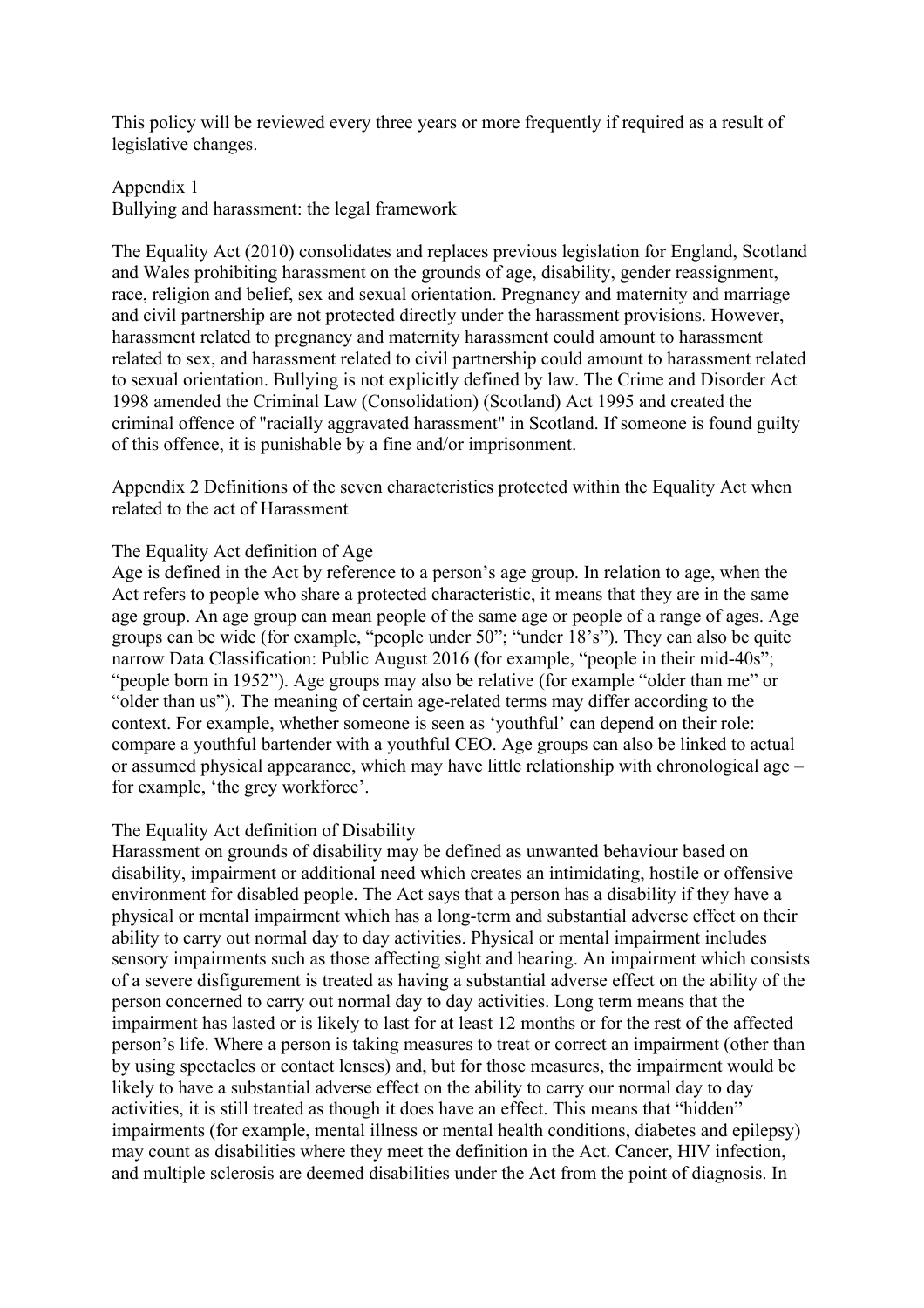some circumstance, people who have a slight impairment are automatically treated under the Act as being disabled. Progressive conditions and those with fluctuating or recurring effects will amount to disabilities in certain circumstances.

#### The Equality Act definition of Race

Racial harassment is harassment which is related to race, ethnic origin, colour, language or nationality. The Act defines "race" as including colour, nationality and ethnic or national origins. Everyone has an ethnic origin but the provisions of the Act only apply where a person belongs to an "ethnic group" as defined by the courts. This means that the person must belong to an ethnic group which regards itself and is regarded by others as a distinct and separate community because of certain characteristics. These characteristics usually distinguish the group from the surrounding community. There are two essential characteristics which an ethnic group must have: a long shared history and a cultural tradition of its own. In addition, an ethnic group may have one or more of the following characteristics: a common language; a common literature; a common religion; a common geographical origin; or being a minority; or an oppressed group. An ethnic group or national group could include members new to the group, for example, a person who marries into the group. It is also possible for a person to leave an ethnic group. Data Classification: Public August 2016 The courts have confirmed that the following are protected ethnic groups: Sikhs, Jews, Romany Gypsies, Irish Travelers, Scottish Gypsies and Scottish Travelers. A racial group is a group of people who have or share a colour, nationality or ethnic or national origins. For example a racial group could be "British" people. All racial groups are protected from unlawful discrimination under the Act. A person may fall into more than one racial group. For example, a "Nigerian" may be defined by colour, nationality or ethnic or national origin. A racial group can be made up to two or more distinct racial groups. For example, a racial group could be "black Britons" which would encompass those people who are both black and who are British citizens. Another racial group could be "South Asian" which may include Indians, Pakistanis, Bangladeshis and Sri Lankans. Racial groups can also be defined by exclusion, for example, those of "non-British" nationality could form a single racial group.

#### The Equality Act definition of Religion or Belief

Harassment relating to religion or belief may be defined as unwanted behaviour based on religious beliefs or practices. The protected characteristic of religion or belief includes any religion and any religious or philosophical belief. It also includes a lack of any such religion or belief. For example, Christians are protected against discrimination because of their Christianity and non-Christians are protected against discrimination because they are not Christians, irrespective of any other religion or belief that may have or any lack of one. "Religion" means any religion and includes a lack of religion. The term "religion" includes the more commonly recognised religions in the UK such as the Baha'I faith, Buddhism, Christianity, Hinduism, Islam, Jainism, Rastafarianism, Sikhism and Zoroastrianism. It is for the courts to determine what constitutes a religion. A religion need not be mainstream or well known to gain protection as a religion. However, it must have a clear structure and belief system. Denominations or sects within religions, such as Methodists within Christianity or Sunnis within Islam, may be considered a religion for the purpose of the Act. Belief means any religious or philosophical belief and includes a lack of belief. Religious belief goes beyond beliefs about and adherence to a religion or its central articles of faith and may vary from person to person within the same religion. A belief which is not a religious belief may be a philosophical belief. Examples of philosophical beliefs include Humanism and Atheism. A belief need not include a faith or worship of a God or Gods, but must affect how a person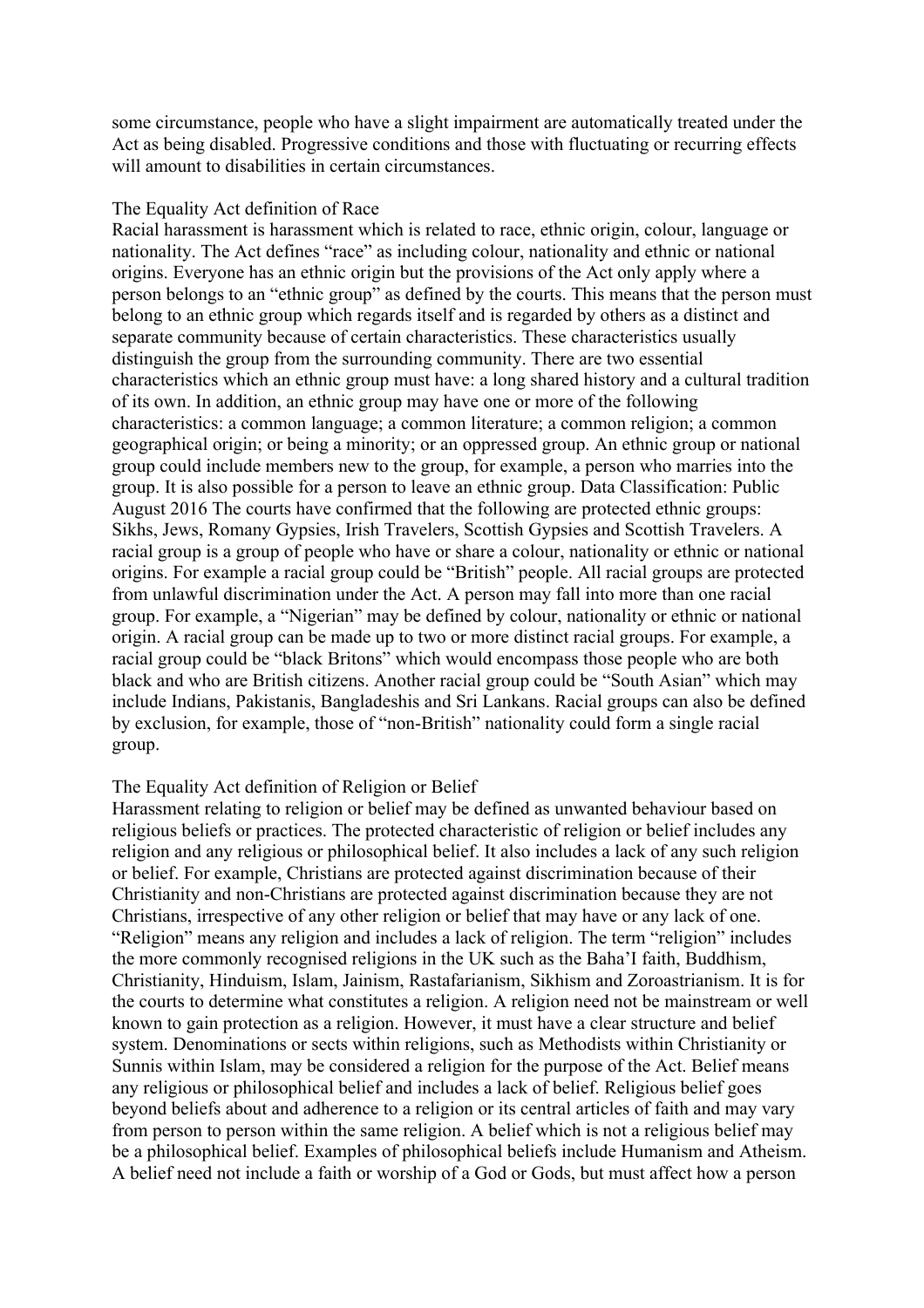lives their life or perceives the world. For a philosophical belief to be protected under the Act:

- it must be genuinely held;
- it must be a belief and not an opinion or viewpoint based on the present state of information available; Data Classification: Public August 2016
- it must be a belief as to a weighty and substantial aspect of human life and behaviour;
- it must attain a certain level of cogency, seriousness, cohesion and importance
- It must be worthy of respect in a democratic society, not incompatible with human dignity and not conflict with the fundamental rights of others.

# The Equality Act definition of Sex

Harassment relating to gender may be defined as any hostile, intimidating, degrading or offensive act by a person against another person (or people), which is related to male or female status. Such behaviour might include derogatory name calling, insults and sexist jokes, sexist graffiti, slogans, songs or images, verbal abuse and threats, physical attack, and ridicule of a person or people as a result of gender differences. Demanding that a person undertakes (or ceases to undertake) certain types of work based on gender stereotypes could also constitute gender harassment.

## The Equality Act definition of Gender Reassignment

Harassment relating to gender reassignment may be defined as unwanted behaviour due to the fact that a person has undergone, is undergoing, or intends to undergo a process to reassign their sex by changing physiological or other attributes of sex. Under the Act 'gender reassignment' is a personal process moving away from one's birth sex to the preferred gender, rather than a medical process. The reassignment of a person's sex may be proposed but never gone through; the person may be in the process of reassigning their sex; or the process may have happened previously. It may include undergoing the medical gender reassignment treatments, but it does not require someone to undergo medical treatment in order to be protected.

## The Equality Act definition of Sexual orientation

Harassment relating to sexual orientation may be defined as unwanted behaviour based on known or presumed sexual orientation. Sexual orientation is a protected characteristic. It means a person's sexual orientation towards:

- persons of the same sex (that is, the person is a gay man or lesbian)
- persons of the opposite sex (that is, the person is heterosexual); or

• persons of either sex (that is, the person is bisexual) Sexual orientation relates to how people feel as well as their actions. Sexual orientation discrimination includes discrimination because someone is of a particular sexual orientation, and it also covers discrimination connected with manifestations of that sexual orientation. These may include someone's appearance, the places they visitor the people they associate with.

Bullying or harassment may be by an individual against an individual (perhaps by someone in a position of authority such as a manager or supervisor) or involve groups of people. It may be obvious or it may be insidious. Whatever form it takes, it is unwarranted and unwelcome to the individual. \* The term 'employees' is used to cover all those who work for someone else rather than on their own account, regardless of whether they are employed strictly under a contract of employment.